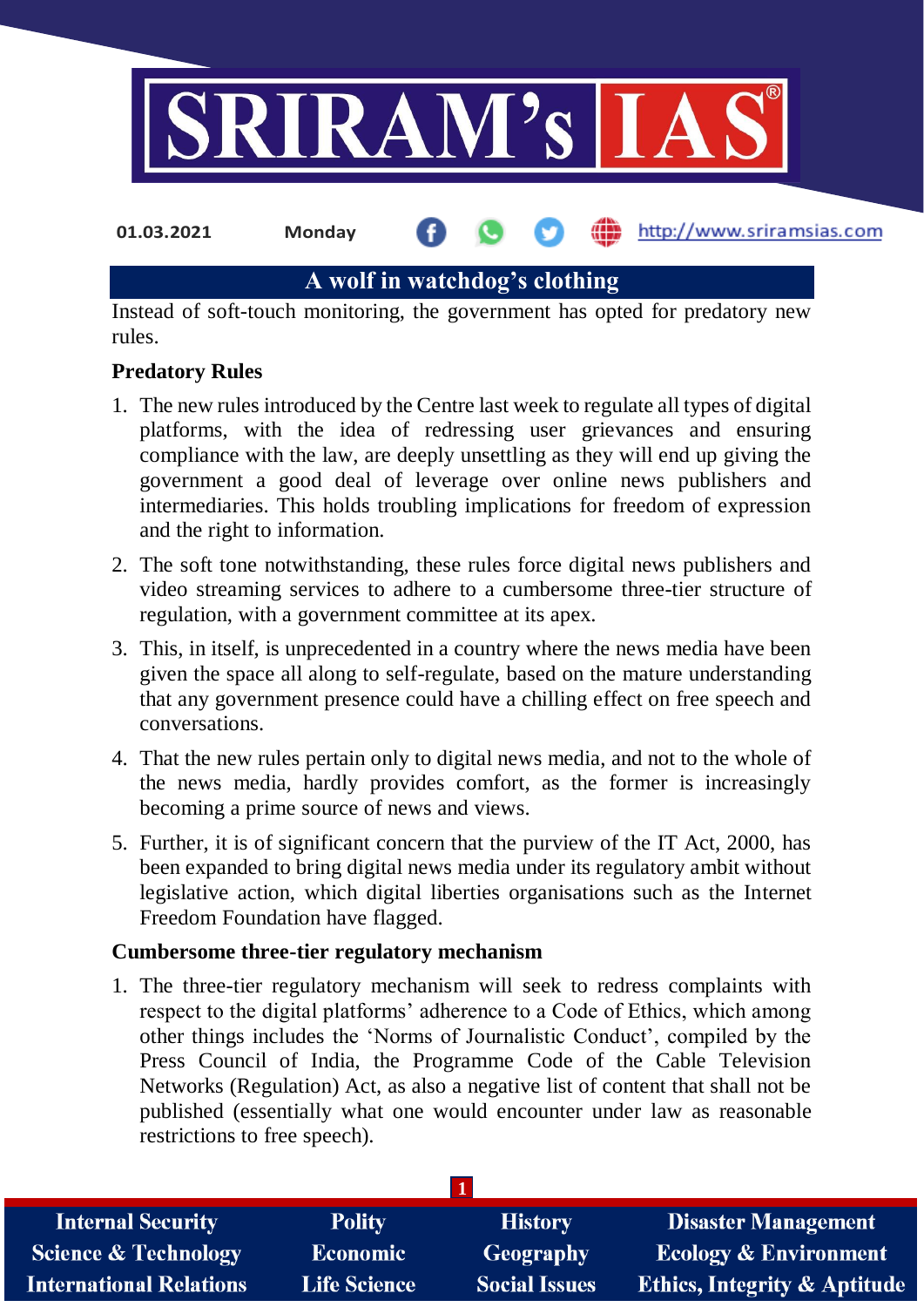

- http://www.sriramsias.com **01.03.2021 Monday**
- 2. While there is not much that is wrong with the Code of Ethics per se, what is problematic is that it will take little to bring this regulatory mechanism to vicious life.
- 3. According to the rules, "Any person having a grievance regarding content published by a publisher in relation to the Code of Ethics may furnish his grievance on the grievance mechanism established by the publisher."
- 4. So, literally, anyone could force a digital platform to take up any issue. It has to be taken up first, under the new rules, by the digital platform's grievance officer.
- 5. If there is no resolution or if the complainant is dissatisfied, this can be escalated to a "self-regulating" body of publishers. This can then be escalated to the highest level, the government's Oversight Mechanism, according to which an inter-departmental committee will be set up to address the grievance.
- 6. Apart from imposing a compliance burden on digital publishers many are small entities — this also opens the floodgates for all kinds of interventions. The potential for misuse is enormous.

# **The Compliance Burden**

- 1. The new rules have increased the compliance burden for social media platforms too. The bigger of these platforms will have to appoint chief compliance officers, to ensure the rules and the laws are adhered to, and a nodal officer, with whom the law enforcement agencies will be coordinating, apart from a grievance officer.
- 2. Such platforms in the messaging space will have to "enable the identification of the first originator of the information on its computer resource" based on a judicial order. Thus, the rules require messaging apps such as WhatsApp and Signal to trace problematic messages to the originator.
- 3. While the triggers for a judicial order that requires such identification are serious offences, it raises uneasy questions about how such apps will be able to adhere to such orders, as their messages are encrypted end-to-end.
- 4. There is no denying that there are problems with online content, which the government has rightly highlighted now. Its release has referred to a 2018

| <b>Internal Security</b>        | <b>Polity</b>       | <b>History</b>       | <b>Disaster Management</b>              |  |
|---------------------------------|---------------------|----------------------|-----------------------------------------|--|
| <b>Science &amp; Technology</b> | <b>Economic</b>     | <b>Geography</b>     | <b>Ecology &amp; Environment</b>        |  |
| <b>International Relations</b>  | <b>Life Science</b> | <b>Social Issues</b> | <b>Ethics, Integrity &amp; Aptitude</b> |  |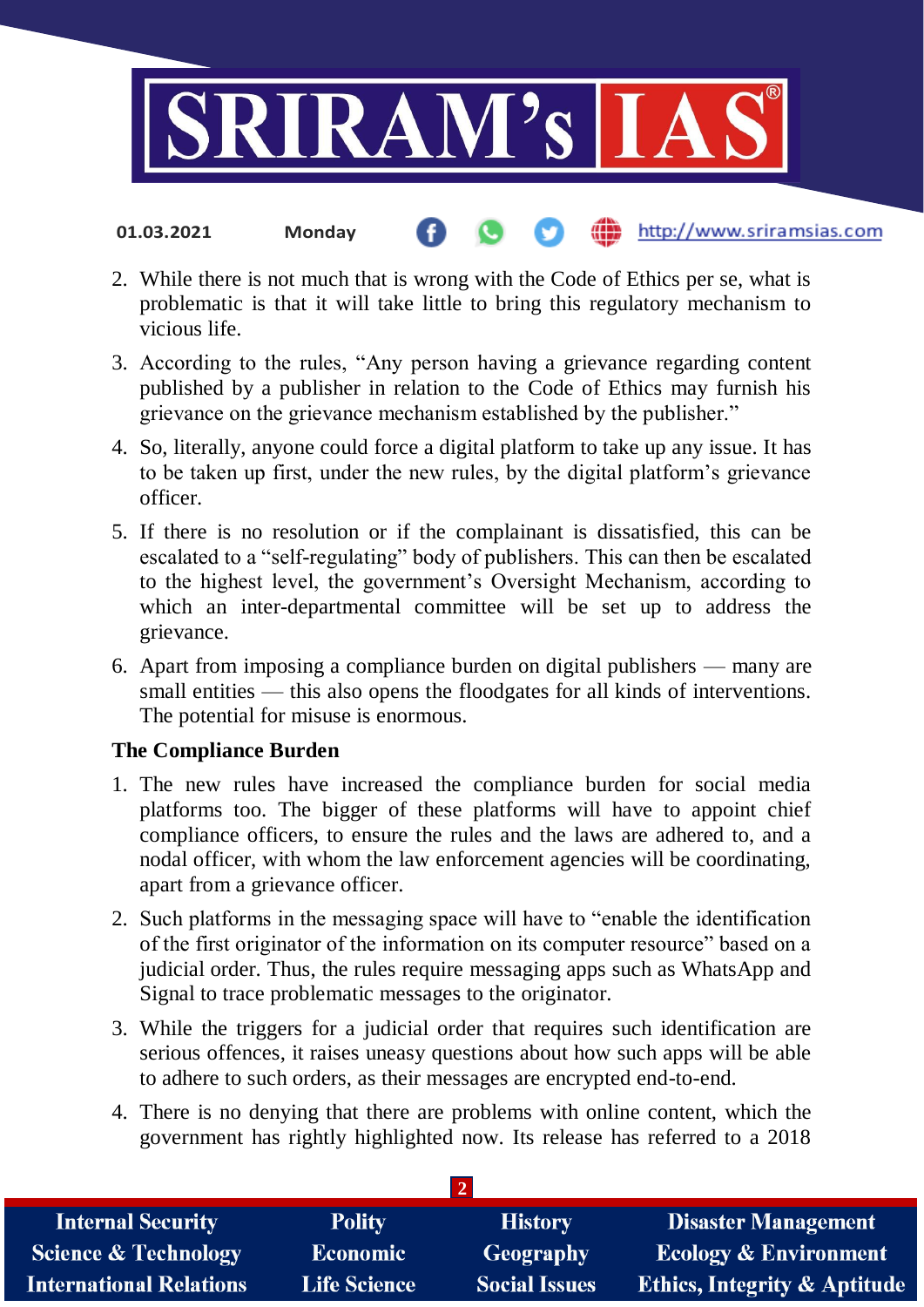

Supreme Court observed that the government "may frame necessary guidelines to eliminate child pornography, rape and gangrape imageries, videos and sites in content hosting platforms and other applications", besides making a mention of discussions in Parliament about social media misuse and fake news.

Some amount of tightening of policy is inevitable given new challenges. But it would be wrong to imagine that by implanting itself in the grievance redress process or by making platforms share more information, the government can solve these problems. Regulation has an important place in the scheme of things, and no one advocates giving a free pass to the digital platforms. But then the laws to combat unlawful content are already in place. What is required is its uniform application. And given an environment where people are sensitive to content, the regulatory mechanism could become an operational nightmare. Worse, the casualties could be creativity and freedom of expression. The government would like to see itself as a watchdog of digital content in the larger public interest, but it comes across as a predator.

# **More about Big Government than Big Tech**

# **Without discussion**

- 1. The notification of these new rules, however, do not merely represent the executive branch superseding previous subordinate rules under the law with newer regulation.
- 2. They represent a dramatic, dangerous move by the Union Government towards cementing increased censorship of Internet content and mandating compliance with government demands regarding user data collection and policing of online services in India.
- 3. This has happened in the absence of open and public discussion of the full swathe of regulatory powers the government has sought to exercise and without any parliamentary study and scrutiny.

# **Curious stand**

1. The government's gazette notification has further claimed that the rules were also issued under the legal authority to the specific procedure for blocking web content under Section 69A of the IT Act.

| <b>Internal Security</b>        | <b>Polity</b>       | <b>History</b>       | <b>Disaster Management</b>              |  |
|---------------------------------|---------------------|----------------------|-----------------------------------------|--|
| <b>Science &amp; Technology</b> | <b>Economic</b>     | Geography            | <b>Ecology &amp; Environment</b>        |  |
| <b>International Relations</b>  | <b>Life Science</b> | <b>Social Issues</b> | <b>Ethics, Integrity &amp; Aptitude</b> |  |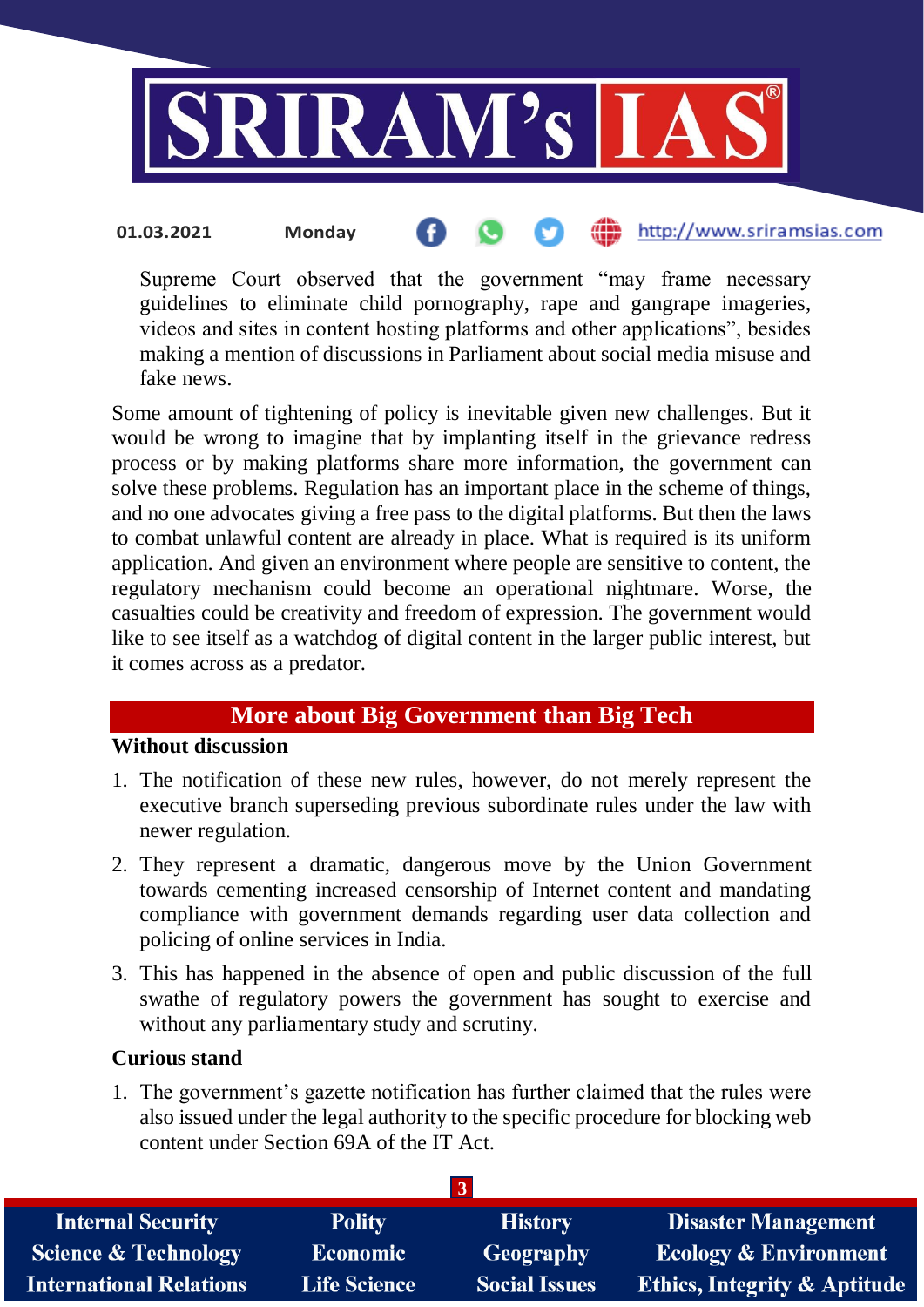

- http://www.sriramsias.com **01.03.2021 Monday**
- 2. The ability to issue rules under a statute  $\frac{d}{dx}$  i.e. to frame subordinate legislation — is by its nature a limited, constrained power. When the Union Government issues subordinate rules, it is limited to the substantive provisions laid out by Parliament in the original act passed by the latter — the executive branch is subordinate to what Parliament has permitted it and cannot use its rule-making power to seek to issue primary legislation by itself.

# **Directives and mandates**

- 1. Unfortunately, with the present Internet content and social media rules, the Union Government has done precisely that.
- 2. Instead of specifying the basic due diligence requirements intermediaries had to perform in order to make use of Section 79 safe harbour provision, the executive branch has created new rules that apply only to "significant social media intermediaries" — a term that appears nowhere in the Information Technology Act.
- 3. It has included mandates for retention of user data by such intermediaries for use by government agencies and clauses on how popular messaging services have to enable the tracing of the original creator of a message (which is regarded as not possible for end-to-end encrypted messaging services without introducing flaws in their systems) even though the sections in the law cited by the government do not give them that power.
- 4. The rules have grown to include a chapter on how digital news sites have to be registered before the Ministry of Information and Broadcasting, and further laid out a mechanism by which streaming video sites featuring original content (which are generally not regarded as intermediaries for the purposes of Internet law) have to agree to a government-supervised "self-regulatory system".
- 5. This, even though digital news service registration is not required under the IT Act and streaming video content has not been included under the ambit of the Cinematograph Act.
- 6. In any other situation, the package contained in this gazette notification last week would be instead included in a bill sent to Parliament for its consideration — and which would be regarded as ambitious and controversial for any administration.

| <b>Internal Security</b>        | <b>Polity</b>       | <b>History</b>       | <b>Disaster Management</b>              |  |
|---------------------------------|---------------------|----------------------|-----------------------------------------|--|
| <b>Science &amp; Technology</b> | <b>Economic</b>     | Geography            | <b>Ecology &amp; Environment</b>        |  |
| <b>International Relations</b>  | <b>Life Science</b> | <b>Social Issues</b> | <b>Ethics, Integrity &amp; Aptitude</b> |  |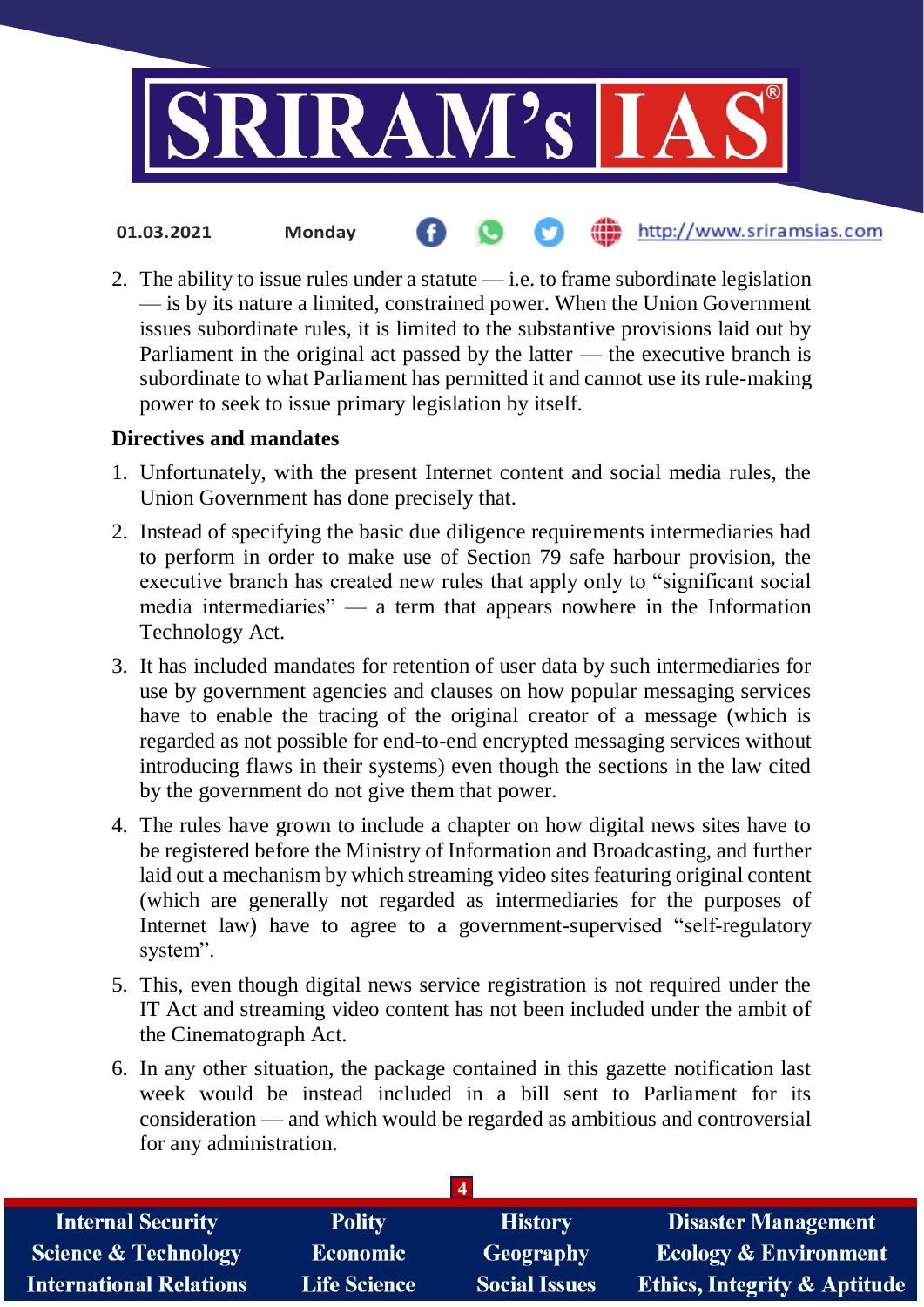

http://www.sriramsias.com **01.03.2021 Monday**

#### **The message is clear**

- 1. To understand these new Internet content control rules for that is what they essentially are — you need to not only see what they directly give to the government, but what the government is seeking to get done behind a shadow of regulatory pressure.
- 2. It appears that the government wants to send a message to all Internet ecosystem players that they desire compliance with their desires — formal or informal — regarding what content should be taken down, along with the removal of any push back against overbroad demands for user data and other surveillance orders by government agencies.
- 3. The Government of India already has significant legal powers, with practically no institutionalised oversight or true checks and balances, to force censorship and surveillance on Internet platforms and other web services in India.

The Union Government, when issuing these rules, made reference to increased global interest in regulating Big Tech. However, in advancing Internet content control interests and increased requirements around government demands for user data, while not advancing surveillance law reform or enacting a strong statutory data protection framework, it appears that the interest is more in advancing Big Government and trying to force technologists to fall in line, no matter the cost to our fundamental rights in our Internet age.

# **Big brother is watching you**

**Bottom Line:** The new guidelines to regulate digital content give the executive unbridled power without any checks and balances.

#### **Citizen Empowerment**

Under the guidelines, it appears as if the citizens have been empowered and that there is now a fair grievance redressal mechanism for users of digital platforms. The guidelines include social media sites, messaging apps, over-the-top streaming services (popularly known as OTT services), and digital news publishers.

#### **Tricky new rule**

1. While looking at the details of the Information Technology (Guidelines for Intermediaries and Digital Media Ethics Code) Rules 2021, it is clear that there

| <b>Internal Security</b>        | <b>Polity</b>       | <b>History</b>       | <b>Disaster Management</b>              |
|---------------------------------|---------------------|----------------------|-----------------------------------------|
| <b>Science &amp; Technology</b> | <b>Economic</b>     | Geography            | <b>Ecology &amp; Environment</b>        |
| <b>International Relations</b>  | <b>Life Science</b> | <b>Social Issues</b> | <b>Ethics, Integrity &amp; Aptitude</b> |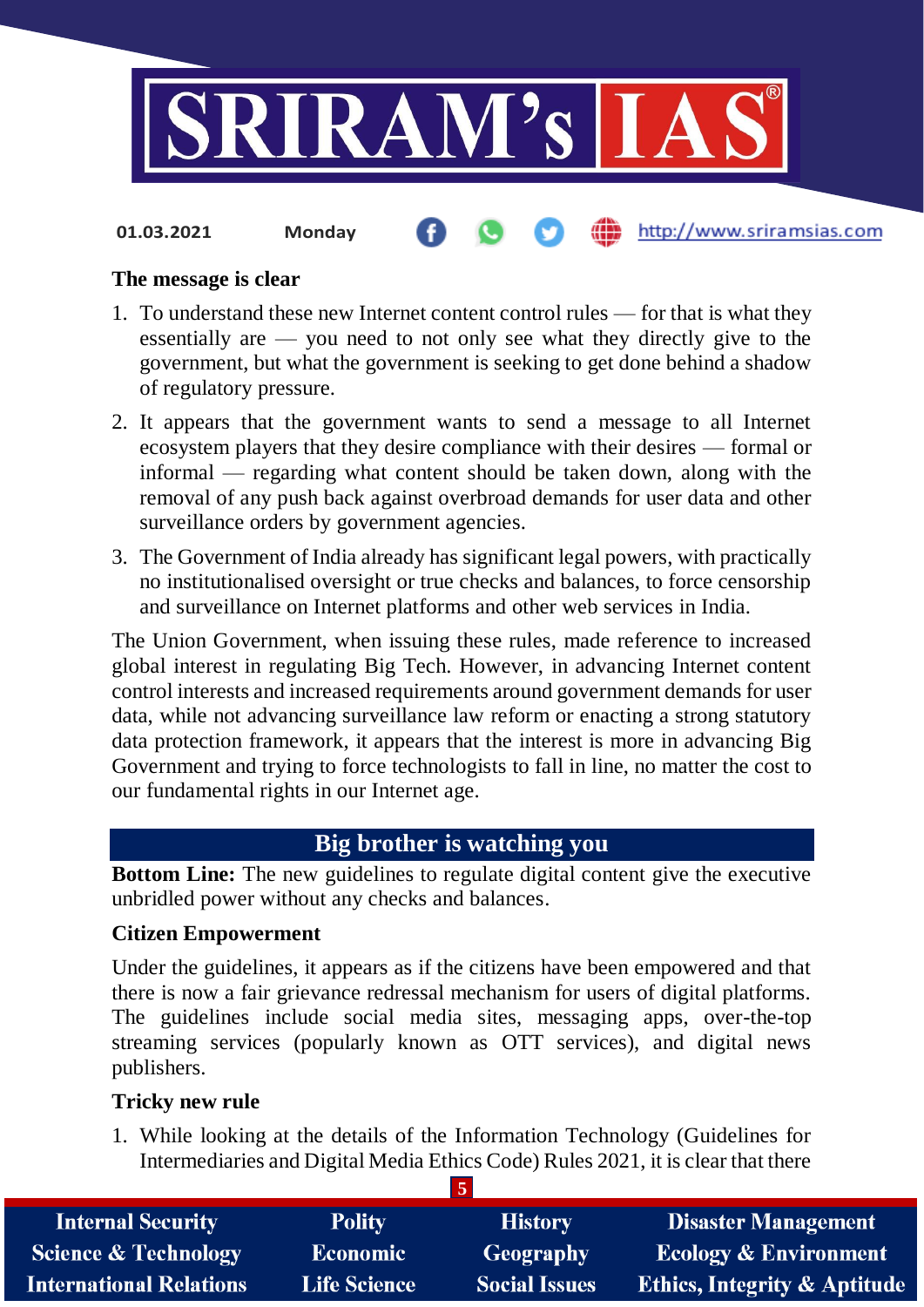

#### http://www.sriramsias.com **01.03.2021 Monday**

is an executive overreach and this is not an attempt to empower citizen's right to free speech and free expression.

- 2. The tricky new rule states that big social media companies will have to take down unlawful content within a specific time frame of being served either a court order or notice by an appropriate government agency.
- 3. There has been no satisfactory answer from the government on what basis it issues a takedown instruction, which is always euphemistically called a takedown request, to major social media platforms.

### **Content Takedown**

Since Shreya Singhal v. Union of India (2015), the debate over the constitutionality of the content takedown regime under Section 69A of the IT Act (and the Blocking Rules issued under it) has been raging. For instance, constitutional lawyers have pointed out three important elements in the 'Blocking Rules'.

- 1. One, the Rules do not provide for an appeals process.
- 2. Two, there is a contradiction between Rule 15 that requires that Designated Officer to maintain records of blocking requests and actions taken and Rule 16 that stipulates that "strict confidentiality shall be maintained regarding all the requests and complaints received and actions taken thereof."
- 3. Three, for the last five years, he has been arguing that there is a need to file a review petition to seek clarity on a host of issues arising out of this judgment. The new rules pave the way for more opacity and secrecy rather than transparency and accountability.

#### **Unbridled power for the executive**

- 1. If the earlier regulatory framework was murky with many lines blurred and the onus of responsibility constantly oscillating between the originator and the intermediaries, the new guidelines give the executive unbridled power without any checks and balances.
- 2. From arbitrary takedown notices to selective shutting down of Internet services, the executive has been arming itself against the citizens, and the two important estates of the democracy — the legislature and the judiciary — are not sufficiently reflecting on the question of overreach.

| <b>Internal Security</b>        | <b>Polity</b>       | <b>History</b>       | <b>Disaster Management</b>              |  |
|---------------------------------|---------------------|----------------------|-----------------------------------------|--|
| <b>Science &amp; Technology</b> | <b>Economic</b>     | Geography            | <b>Ecology &amp; Environment</b>        |  |
| <b>International Relations</b>  | <b>Life Science</b> | <b>Social Issues</b> | <b>Ethics, Integrity &amp; Aptitude</b> |  |